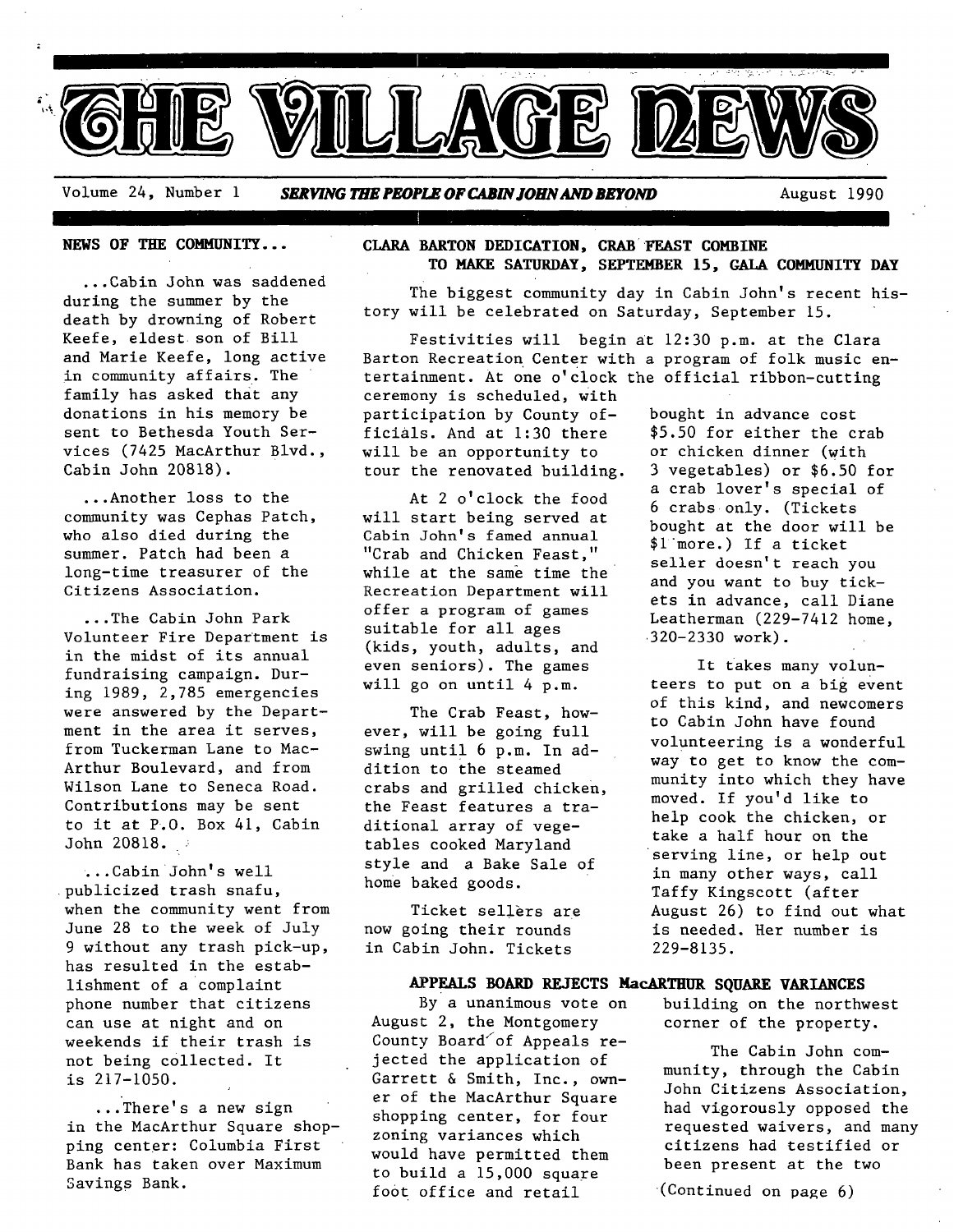#### **A LETTER TO THE CITIZENS OF CABIN JOHN**

I would like to comment on the recent decision by the Montgomery County Board of Appeals to deny the variances requested for MacArthur Square.

The decision was resoundingly in our favor. We should be very pleased, and also very appreciative of the sensitivity the Board showed to the unique nature of our community. Their opinion ultimately recognized that the hardship incurred by this expansion would be borne by the neighbors and community, not the developers.

I called the Board's Executive Secretary to express our appreciation, and I was so gratified by her comments that I thought I should share them with you. To paraphrase, she said the community did an excellent job in its presentation. The many community members at the two hearings demonstrated the deep concern felt about this proposal. Our presentations were concise, rational, stayed within the jurisdiction of the Board, did not raise extraneous issues and, even though many people spoke, were not redundant. All in all, the community was organized, prepared and united. We had done our homework.

These comments are a reflection on the long hours of hard work put in by many fellow Cabin Johners. We owe great thanks to all those who contributed to this effort. I would especially like to recognize Geri Metz, Phil Fox, Cathy Nelson, the Shawens, the Shaws, Karen and Pat Burke, David Murphy and our land use chairman, Bob Wilkoff, for their substantial contributions.

The issue may not be fully resolved, as Garrett and Smith have the option of appealing the decision to the Montgomery County Circuit Court. I am strongly encouraged. however, by the success of our efforts .to date, and look forward to working with each of you as we move ahead. We certainly have reason to celebrate at the Crab Feast this year!

> Taffy Kingscott, President Cabin John Citizens Association

#### **BETHESDA YOUTH SERVICES TO BOLD OPEN HOUSE**

On Friday, September 14, Bethesda Youth Services will hold an "Open House" at its facilities in the Clara Barton building. The highlight of the afternoon will be a workshop by Bette Ann Weinstein on "Substance Abuse in Youth: Is It Acting Out or Addiction?"

The workshop will be from 2 to 4 p.m. and, while reservations are not required, Seating is limited and it will be helpful if those

planning to attend preregister. To pre-register, please call 229-1347.

From 4 to 6 p.m, there will be program demonstrations and opportunities to talk with BYS professional staff about their prevention programs and their work with youth and their families.

Street-side parking may be necessary for the event, if the parking lot cannot accomodate all the cars, and BYS staff expressed hope that neighbors would understand that this is a special occasion.

#### **HETHODIST CHURCH ANNOUNCES ACTIVITIES FOR COMING MONTHS**

J. David Roberts, new pastor of the Cabin JOhn United Methodist Church, has announced that the Sunday schedule for the church, beginning on September 9, will be Sunday School for children and adults at 9:45 a.m., followed by worship at  $11:00$ .

Later in the month, on Saturday, September 29, there will be a community dinner from 4 to 7 p.m. In October will come the annual rummage sale, and towards Christmas the annual holiday bazaar. Crafters interested in displaying items for sale at the bazaar may contact Jean Maggio at 229-6301 (she also has information on the rummage sale).

Pastor Roberts speaks Spanish as well as English and may be reached at 229-8233.

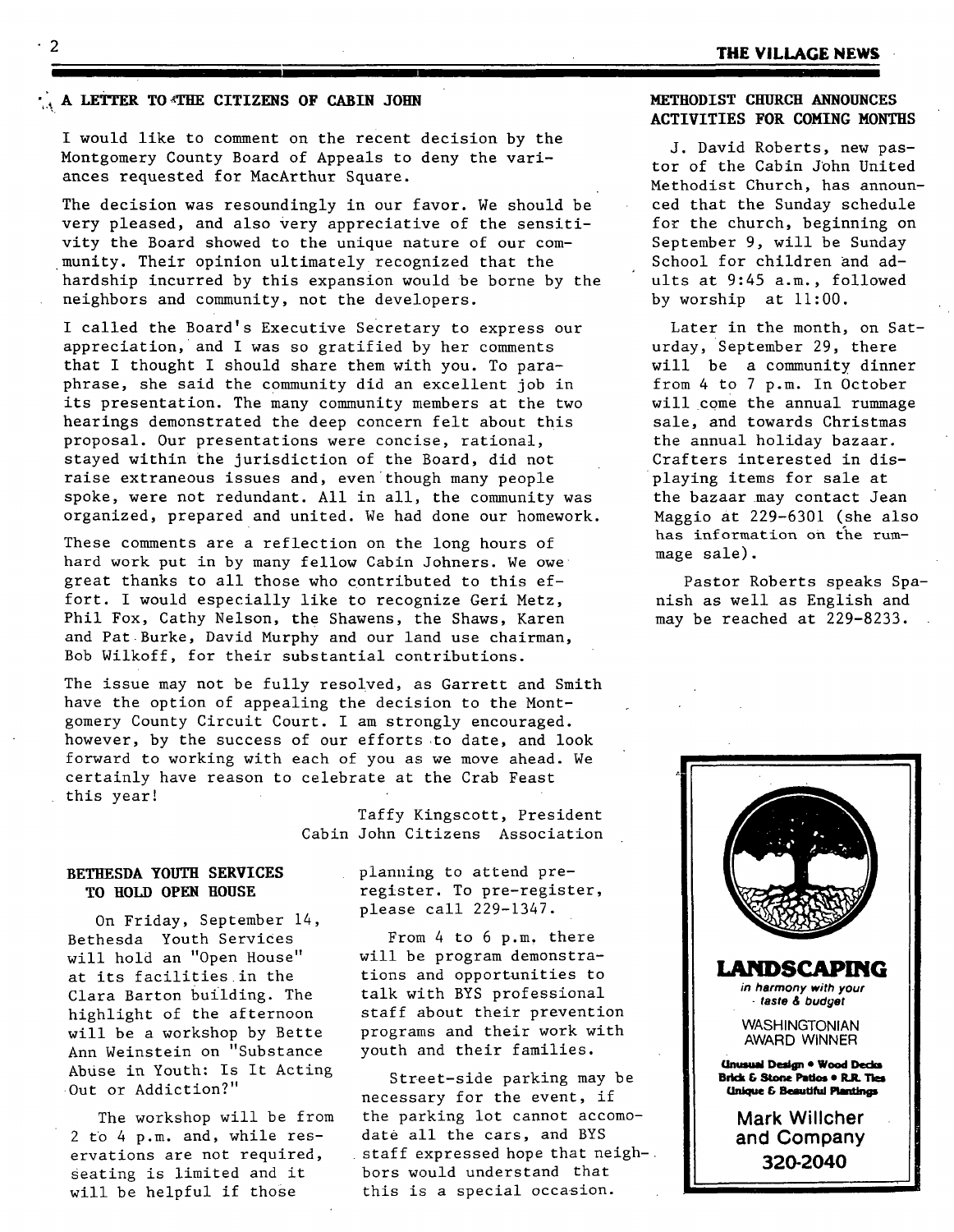#### **THE VILLAGE NEWS**

 $\mathbf{r}$ 

<u>iis is oo maali waa dhadka waa mu ka ahaa m</u> The People of Cabin John

**THE BURKE BUNCH:** CLOSER BY THE DOZEN By Barbara Martin

The Burke clan--seven cousins, four parents, and three grandparents--live the kind of family life you thought existed only in Hometown, Kansas. They see each other three or four nights a week, often in connection with swimming, soccer, baseball or Scout activities. They go together to the Cabin John Methodist Church. They are in and out of each others' houses. They work together on construction projects. They take vacations together. They call on each other for help of any kind. They are each others' best friends.

Dennis and Blakely Burke started it all in Cabin John, when in 1977 they bought a house at Seven Locks and MacArthur. Blakely had grown up in Bethesda, Dennis in Potomac. Six years ago, Dennis's brother, Pat, came back to Montgomery County from New Hampshire with his wife, Karen, and their sons. They moved into a house on 79th Street, across from the entrance to the shopping center. "It was a good house, good location, and the most important thing is that it was so close to Dennis and Blakely," says Pat.

Right away the Burkes plunged into the swimming and diving program at Palisades, with the kids taking lessons and joining the teams. Dennis and Karen have served as judges, Blakely as record-keeper. Dennis and Blakely are Palisades' diving team representatives for the county. All but the youngest cousin are now swimming and diving for Palisades, with Kevin winning county and state diving honors and competing in the National Junior Olympics in Arizona in August. In the county swimming and diving competitions this summer, the announcer good-naturedly complained that he was getting overwhlemed with Burkes.

School administrations, too, sometimes have had difficulty identifying which Burke kids are siblings, which are cousins. At one time there were six of the cousins at Bannockburn; this fall with 4½ year-old Jennifer starting kindergarten, there will be four at Bannockburn, three at Pyle.

At church, the Burke cousins serve as crucifers, most of the cast of the Christmas pageant, the entire children's choir, and about 70% of the Sunday School. ( continued on the next page )

#### **CABIN 30BN UNITED]~ETBODIST CHURCH**

<u>III " I IIII " III " III " III " III " III " III " III " III " III " III " III " III " III " III " III " III</u>

**10:00 - 10:45 Sunday School: Pre-school to adult** 

## **11:00 - 12:00 Church Service Coffee hour after 11:00 service**

#### Rev. 3. David Roberts "







99 S. Washington Street, Rockville, MD 20850. 301/294-3130 7200 Wisconsin Avenue, Bethesda, MD 20814, 301/986-0101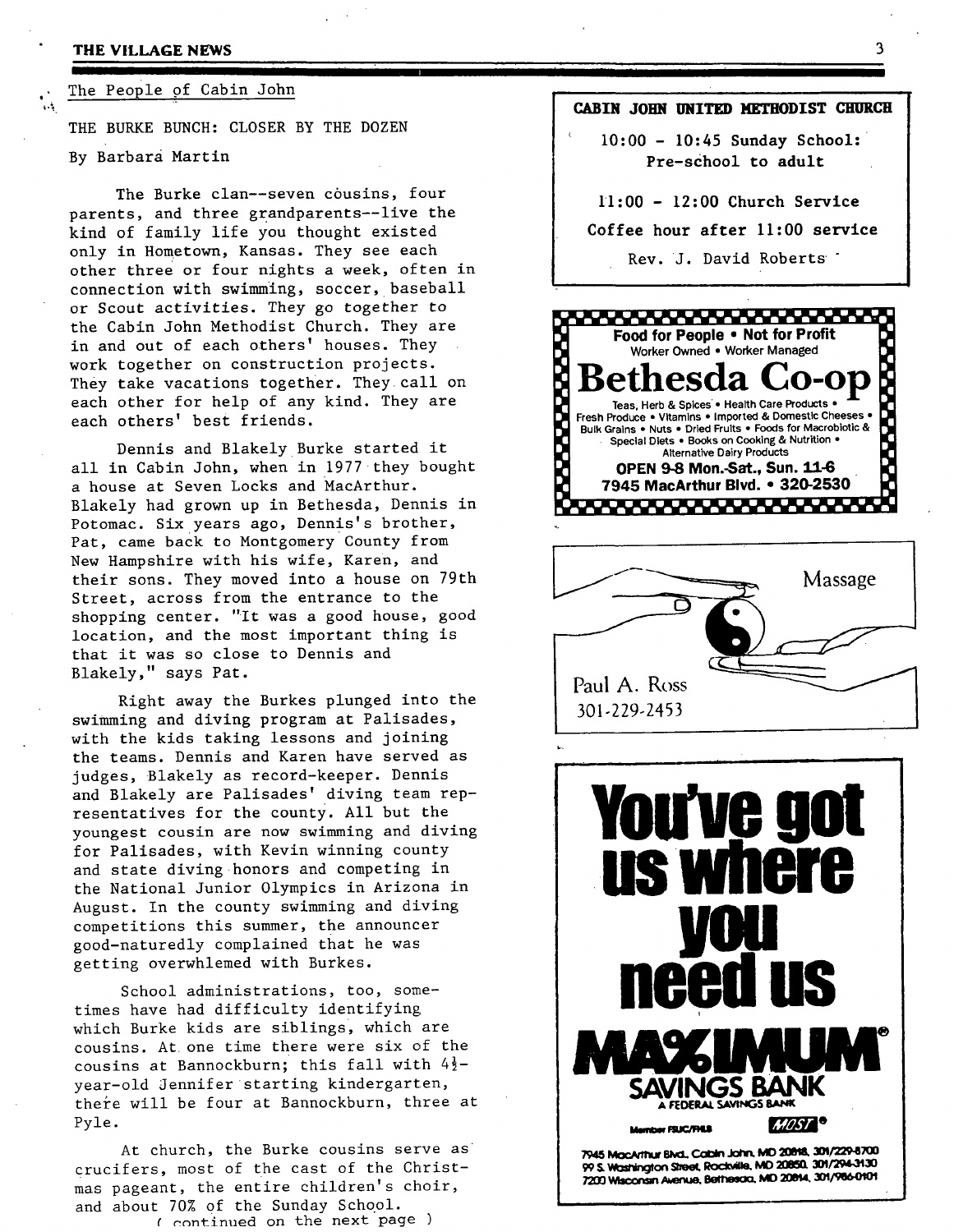The grandparents have become part of the Cabin John clan. When Pat, a general contractor, needed help in his business, he and Karen persuaded her parents to move here from Kansas City, and now Karen's dad is Pat's right-hand colleague. Blakely's mother lives part of the time with Blakely and Dennis.

Dennis is a mason--a master bricklayer--and built the house they now live in on Seven Locks Road at the entrance to the pool. During the construction, Pat was very much on the scene. And when Pat and Karen put a major addition onto their house, "Dennis was the first person I called whenever I needed help." PJ pipes up, "When they were building the deck, I walked off the end and broke my arm."

The brothers and sisters-in-law agree that "it's wonderful to have someone so close that you can ask to help ,you out, without feeling the slightest hesitation." Both families name each other as "second to be called" on their children's school records, and those times have come. "It's been handy," Blakely observes, "when we've had to sign a hospital treatment permission. Because we have the right name, they don't question us."

Dennis and Blakely's children are: Kelly, 12; Kevin, ii; Brian, 9. Pat and Karen's children are: Jason, 13; Jeffrey, 9; PJ, 8; and Jennifer,  $4\frac{1}{2}$ . Jennifer, adopted from Korea three years ago, is the pet of the other six kids. Kelly, especially, was delighted to have another girl added to the five boys.

The clan sometimes vacations together. This month when Dennis and Blakely found at the last minute that they couldn't get away on a planned New England trip, Karen and Pat took off with all seven kids. I asked the cousins if they get tired of being together so much. They shook their heads in unison. "They enjoy each other," Pat said. "They're best friends."

Besides swimming and diving, other sports claim the Burkes' attention. For the baseball team, Pat is an assistant coach, Karen is scorekeeper. Pat and Blakely have been Scout leaders and all the boys are involved in Scouting.

Karen Burke is on the staff of the Clara Barton Center and helps with the

paperwork for Pat's contracting business. Blakely is office manager for a law firm. "All four of us have jobs, but things go pretty smoothly because our parents are here and because we're able to fill in for each other," Blakely comments. "It's a comfortable feeling; there's always somebody to turn to."

The cousins feel entirely at home in both houses, and both sets of parents are comfortable supervising their nieces and nephews. Aunts and uncles are called by their first names, but along with the easy affection there is no lack of respect. Karen remarks, "We treat them all alike--standard procedure. I think they obey their aunt and uncle perhaps even better than their parents." Both families are agreed on philosophy and practices of family living.

From the senior members to the youngest, this is a family that considers it natural and joyful to be together in all the endeavors of their lives. And in 1990, in metropolitan Washington DC, isn't that a pleasure to see?



**7810 WOODROW PLACE** CABIN JOHN, MARYLAND 20818 **JOHN HUGHES ~9-\$111** 

4

્રાદ<br>મુખ્ય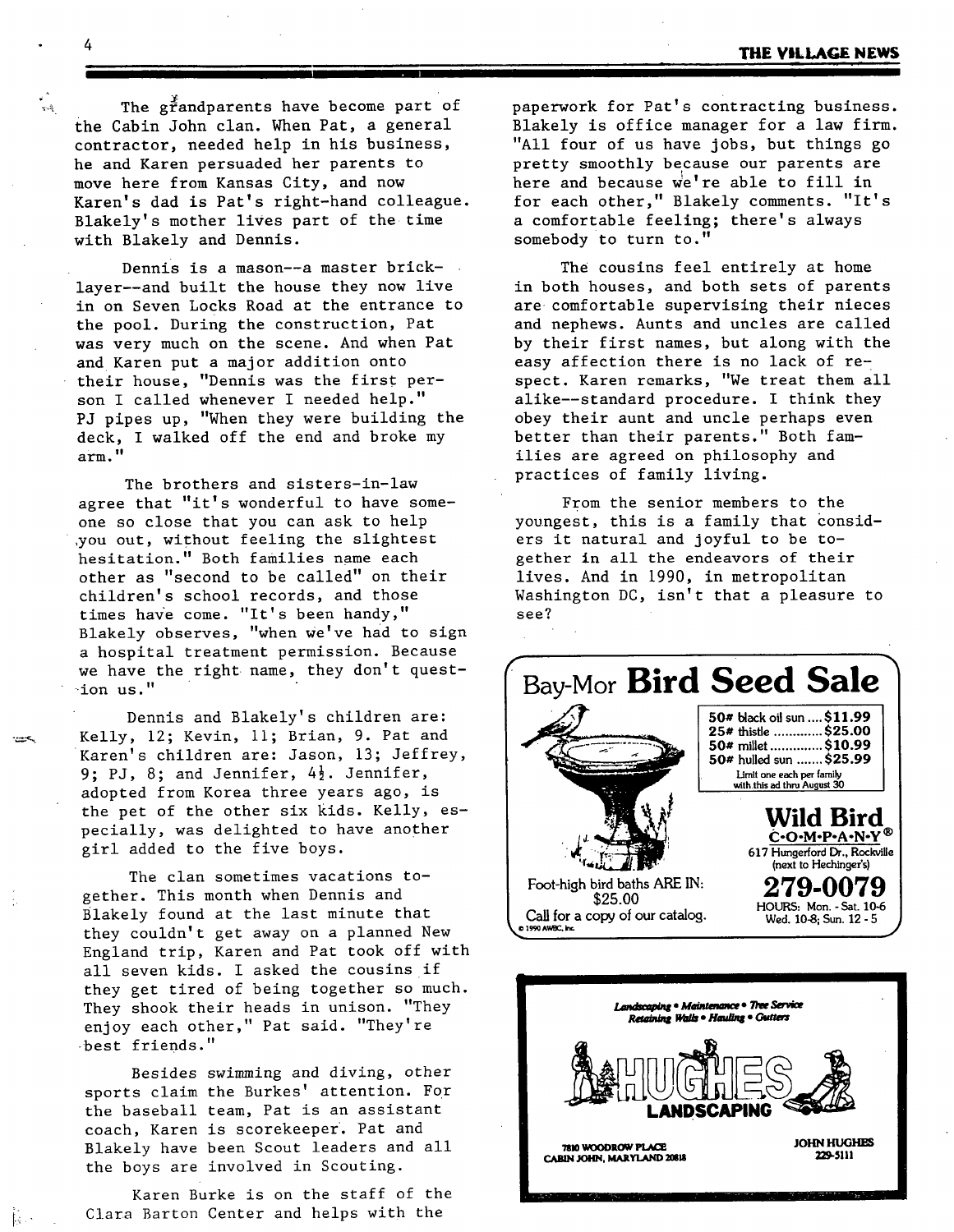#### **THE VILLAGE NEWS**

#### . FALL SEASON<sup>5</sup>TARTS SOON AT **CLARA BARTON COMMUNITY CENTER**

Recreation Department programs at Clara Barton Center for fall 1990 include the following:

Ballroom Dancing for Adults, starts Tuesday, 9/18, beginners at 7:30, intermediate at 8:30;

Getting Started on the Dance Floor (with Herb Fredericksen), begins Saturday, 9/22, at 1:30;

Fitness Unlimited (aerobics), starts Tuesday, 9/13, 6:15;

"Trim 'n' Terrific," fitness program, starts Tuesday, 9/13, 9:00 a.m.;

"Ellen's Aerobics Plus," begins Monday,  $9/17$ ,  $9:30$  a.m. (babysitting available);

Karate, Ages 6 to 13, begins Wednesday, 9/26, 7:00; ages 14 up, begins Wednesday, 9/26, 8:00.

For fuller information about instructors and costs, contact the Recreation Department at 217-6880, or drop in at the Clara Barton Center.



Because I'm active in the Because I care! **BARBARA ABEILLE**  (H) 301-320-5391 (O) 202-363-9100



**PAIN? ARE YOU EXPERIENCING:** 

**• PAIN IN YOUR HEAD, NECK, SHOULDER, OR ARMS?** 

**WHY LIVE WITH** 

- **PAIN IN YOUR BACK, HIPS, BUTIOCKS, OR LEGS?**
- **HEADACHES, DIZZINESS, NUMBNESS, OR TINGLING?**
- **MUSCLE BURNING, ACHING, OR TIGHTNESS?**

## **CHIROPRACTIC CAN HELP!**

**CLARK CHIROPRACTIC CENTER 418 E. DIAMOND AVENUE GAITHERSBURG, MD 20877 (16 MINUTES FROM CABIN JOHN) • 926-1500 ~** 



**DR. STEVEN E. CLARK CABIN JOHN RESIDENT FOR 20 YEARS**  *"LET ME HELP YOU REACH YOUR FULL HEALTH POTENTIAL"* 



**FREE CONSULTATION WITH THIS** AD (\$30 VALUE) **CHIROPRACTIC CARE IS** COVERED **UNDER MOST INSURANCE PLANS** 

J

# *Why Me?*

Because I'm experienced.

Because I'm local.

community and committed to its welfare.

**BARBARA ABEILLE**  MCBR Multi-Milfion **Dollar**  Member **Licensed** in DC & MD

Because I can back up your sale with innovative, effective marketing.

4801 Massachusetts Avenue, N.W., Washington, D.C. 20016